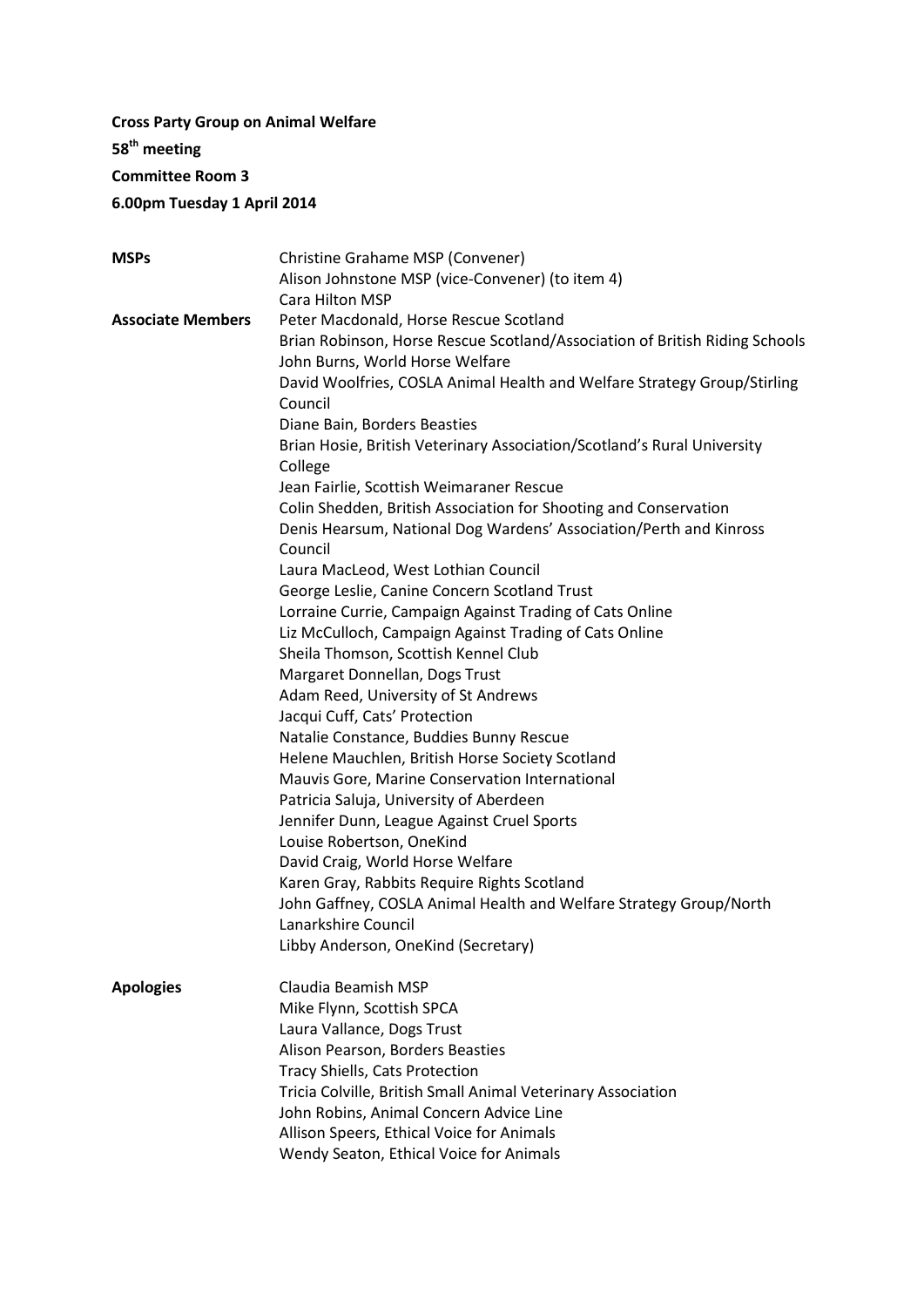#### **1. Introductions and apologies**

The Convener (CG) opened the meeting and intimated apologies.

## **2. Minutes of previous meetings**

The minutes of 10 December 2013 were approved.

## **3. Matters arising**

Update from CCTV subgroup: CG informed members that the sub-group had met on 28 January and received an update from the Scottish Government on the implementation of Regulation 1099/2009. Scotland was the only UK administration to have implemented the slaughter Regulation so far. The Scottish Government and the Welsh Government had asked the Farm Animal Welfare Committee (FAWC) to examine the question of CCTV in more detail and make recommendations.

A letter had been sent to the Cabinet Secretary asking for more information about existing and potential guidance for the use of CCTV. It was also agreed to ask the Crown Office about existing standards for CCTV evidence used in prosecutions; and to ask the Food Standards Agency if it was aware of any in-house guidance for slaughterhouse staff in the UK.

## **4. Pet vending issues in Scotland**

1) John Gaffney, Animal Health and Welfare Officer for North Lanarkshire Council (JG), gave a presentation on the licensing role of local authorities. The officer's role was to ensure the needs of animals were met whenever they were bred, boarded, hired, sold, exhibited or transported. Breeding and sale of dogs, for example, was covered by specific legislation as well as by the Animal Health and Welfare (Scotland) Act 2006. Dogs were bred both in private homes and in commercial kennels, of which there were three in North Lanarkshire. The latter had to be licensed and a typical inspection would cover the physical environment and a check that records were up to date and totally accurate. The animals' conditions would be assessed by a vet on the first visit and by another qualified person on subsequent inspections.

Conditions could vary from licence to licence but broadly speaking all inspections of licensed premises would cover animal welfare, traceability, fire precautions, disease control, safety, health and hygiene. A boarding licence would require checking of over 60 points including the kennel itself, the operation, ensuring the dogs were fit and had proper facilities and a suitable diet, and that their "five needs" (equivalent to the original "Five Freedoms") were being met. Inspections would be tailored for smaller, home-breeding establishments.

Riding establishments hiring out horses for lessons or pony trekking also required a licence. A vetled initial assessment would check tack, feed, health and safety issues and so on, and would be followed up by further visits.

Pet shops required licences under the Pet Animals Act 1951. JG felt the current position on pet vending over the internet was a real problem: for example, it was impossible for the vendor to check that the purchaser was over 16, as required by law.

Inspections of animals being exhibited in zoos were undertaken jointly between zoo inspectors and local authority officers. Conditions in zoos had improved in the last decade, with conditions for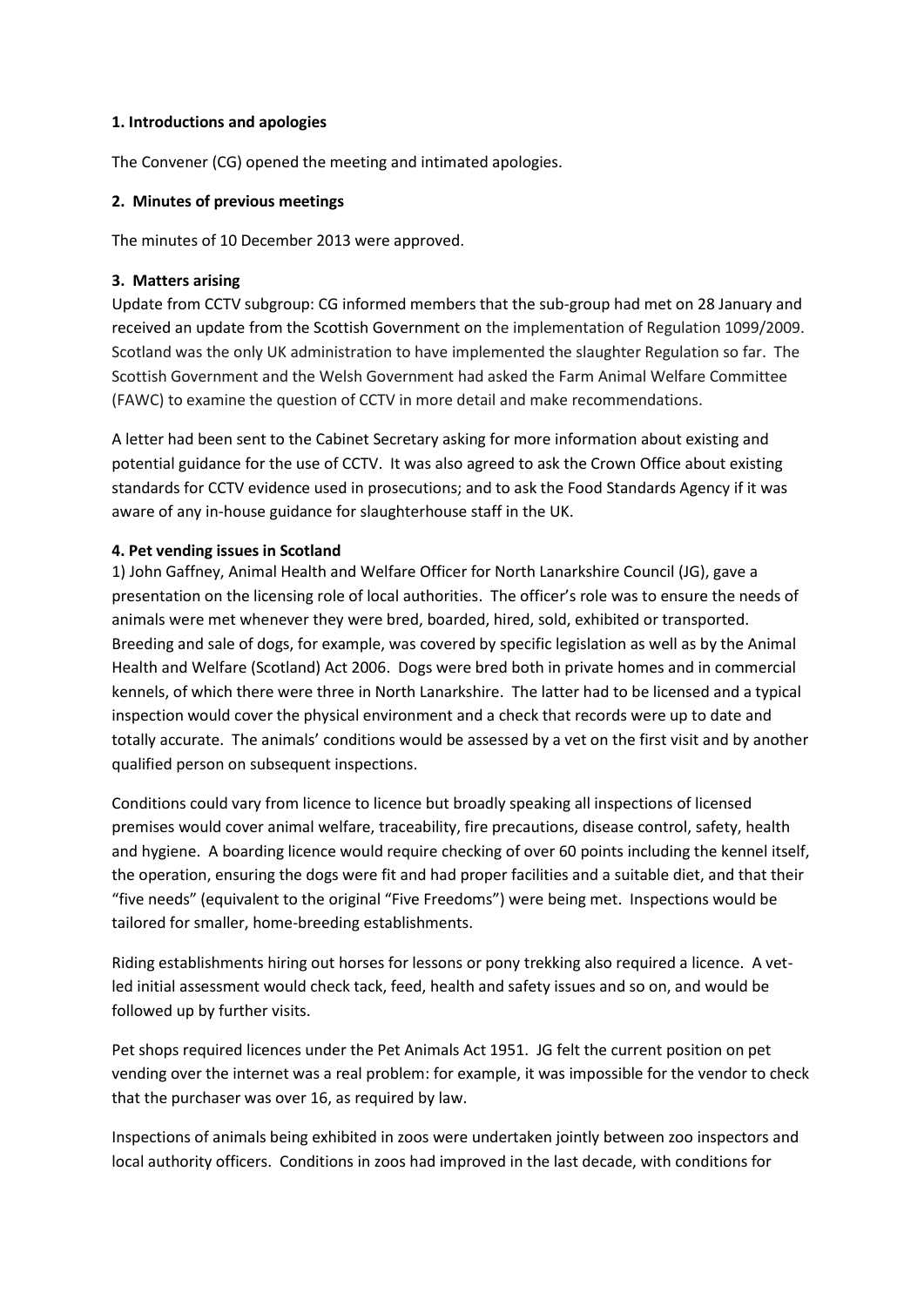education, enrichment and other aspects to be met before a licence would be granted. Zoo licensing was time consuming as an inspection visit could not be made in less than half a day.

Collections of animals subject to dangerous wild animal (DWA )licences such as alligators, crocodiles and venomous snakes required thorough safety vetting. For example, vivaria must be kept in rooms with two sets of lockable doors and the owner must have access to a means of calling for assistance and an agreement with the local hospital in case specific anti-venom was required. One DWA collector in North Lanarkshire owned a Gaboon viper, a diamond back rattlesnake and a cobra. It was difficult to ensure that dangerous wild animals had sufficient exercise.

The procedure for licensing began with receipt of an application and the requisite fee. Following police checks, the applicant would be interviewed to see if he possessed the required experience. JG's own experience had developed from carrying out farm inspections for police in Strathclyde to working with councils, establishing training for other local authority inspectors and pet shop owners. He was the only animal licensing officer in North Lanarkshire and agreed that it would be useful to have a second officer.

Alison Johnstone MSP (AJ) asked why home-based breeders had to have a licence but internet sales were not licensed although many vendors would be working from home. JG agreed that this was an anomaly – he would prefer to see internet traders licensed. AJ also asked about the relevance of environmental health standards to animal care. JG said it was part of a range of standards which also included the five needs/freedoms. He aimed for consistent quality control, to be applied as strictly as it was in the food industry.

Lorraine Currie, CATSCO (LC) praised JG's work but said that other councils did not have a dedicated officer for animal health and welfare, and there was no enforcement in these areas. She asked how easy it was to enforce current legislation and punish wrongdoers. JG said some laws were easier to enforce than others: for example, it was not possible to know what happened in a boarding kennel without actually boarding a pet there. Standards could often not be investigated unless a complaint was made. The alternative approach was to talk to operators and encourage them to comply, in their own interests. A report to the Procurator Fiscal was always the last resort.

Helene Mauchlen, British Horse Society (HM) reminded the group that secondary legislation under the 2006 Act was still awaited, including the regulation or licensing of livery stables. An options paper was currently before the Cabinet Secretary and she would like the Group to comment on the options. CG said she was reluctant to support more legislation without seeing full enforcement of the existing laws.

2) Karen Gray, Rabbits Require Rights Scotland (KG) said the public was being sold neglect in pet shops, despite licensing legislation. In February 2014, KG had seen a 16-week-old rabbit at a pet shop in a garden centre. She had decided to buy it as it appeared terrified and was exposed to noise and disturbance. She was given no care information or advice and no questions were asked about her ability to care for a rabbit. She was sold the smallest cage set-up along with the rabbit. KG had complained to the local council which referred her to new model conditions for pet shops. Among other things, these required that rabbits be correctly sexed. The pet shop had displayed a notice saying it could not guarantee the sex of animals. KG felt this was a breach of the model conditions but the council did not object to the sign.